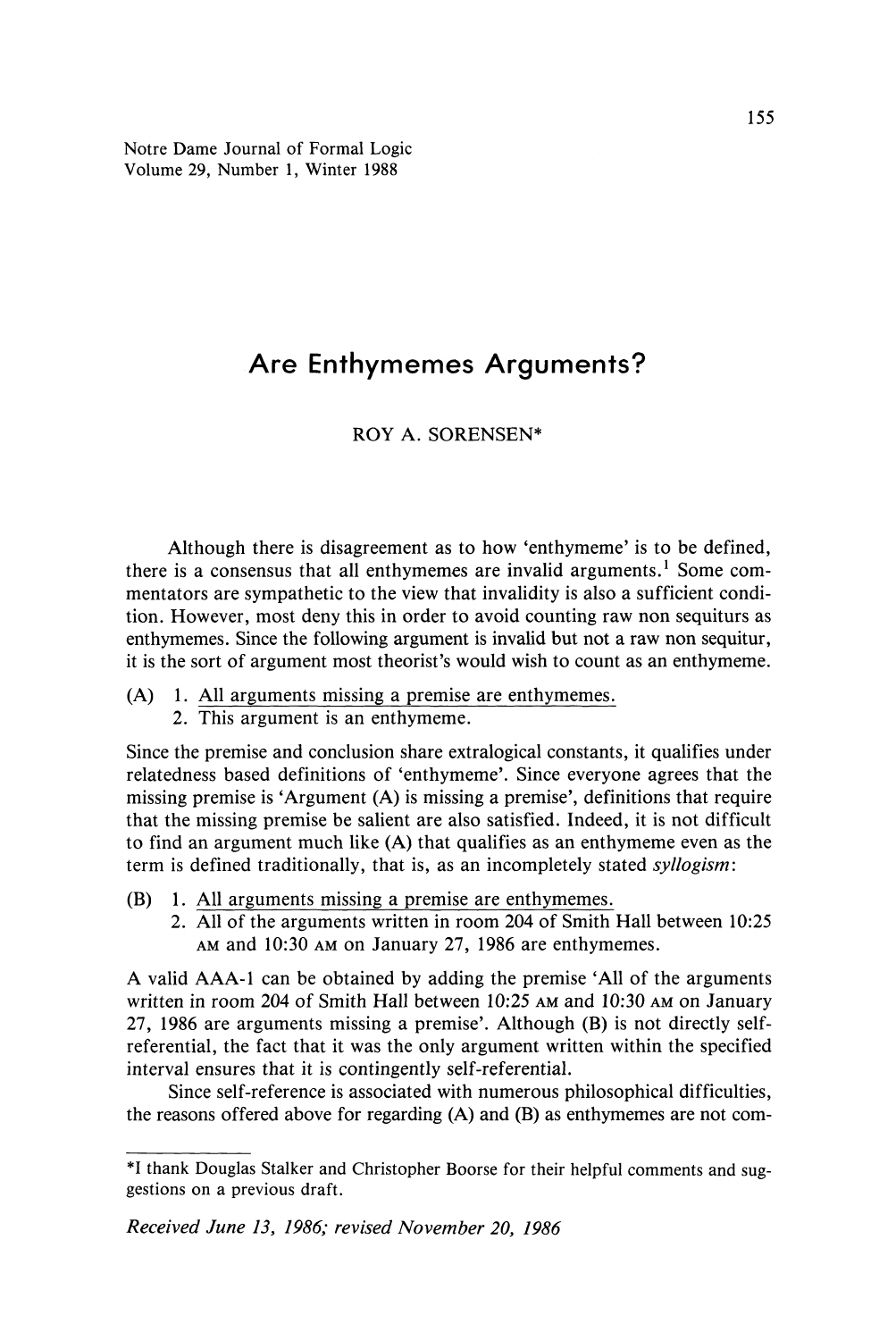pletely decisive. Indeed, the self-referential element does provide the basis for two objections to the claim that they are enthymemes.

The first objection proceeds from the assumption that adding a premise to an enthymeme is a matter of changing the enthymeme into an enlarged argument. The problem is that the enlarged arguments are no more enthymemes than is the following argument:

- (C) 1. All arguments missing a premise are enthymemes.
	- 2. Argument (C) is missing a premise.
	- 3. Argument (C) is an enthymeme.

Since arguments (A) and (B) cannot be enlarged in a way that is compatible with the claim that they are enthymemes, the objector concludes that they are not enthymemes.

The second objection is a reductio exploiting the assumption that all enthymemes are invalid. Let us suppose that (A) is indeed an enthymeme. It then follows that it is invalid. But if it is invalid, it is possible for the conclusion to be false. That is,  $(A)$  is an enthymeme only if it is possible that  $(A)$  is not an enthymeme. However, all enthymemes are necessarily enthymemes. Hence (A) is an enthymeme only if it is not an enthymeme. Therefore, (A) is not an enthymeme.

This objection seems effective against those who hold a purely logical definition of 'enthymeme'. For example, those who identify enthymemes with invalid arguments would have to agree that all enthymemes are necessarily enthymemes. However, those who believe that there is an extralogical requirement for enthymemes might maintain that the enthymeme in question is only an enthymeme contingently. For example, an epistemological requirement of salience is only satisfied by nonnecessary psychological facts.

Although this reply might do for (A) and (B), the objector can formulate another enthymeme that allows the reductio to proceed without the assumption that all enthymemes are necessarily enthymemes. After agreeing to suppose that there are extralogical requirements for being an enthymeme in addition to the logical ones, he has us consider the following argument:

- (D) 1. All arguments that satisfy both the logical and the extralogical requirements are enthymemes.
	- 2. This argument satisfies the extralogical requirements.
	- 3. This argument is an enthymeme.

We can show that (D) is an enthymeme by first noting that it is missing the premise 'Argument (D) satisfies the logical requirements for being an enthymeme'. Second, we note that (D) satisfies any extralogical requirements as well as (A) and (B) satisfy them. So since we wish to count (A) and (B) as enthymemes, (D) must also be counted as an enthymeme. As in the prior reductio, we observe that  $(D)$  is an enthymeme only if it is invalid. But  $(D)$  is invalid only if it is possible for the premises to be true while the conclusion is false. So it would be possible for (D) to satisfy the extralogical requirements for being an enthymeme and yet not be an enthymeme. But then its failure would have to be traced to a violation of a logical requirement. Since the logical properties of (D) are necessary features, any possible violation of a logical requirement is an actual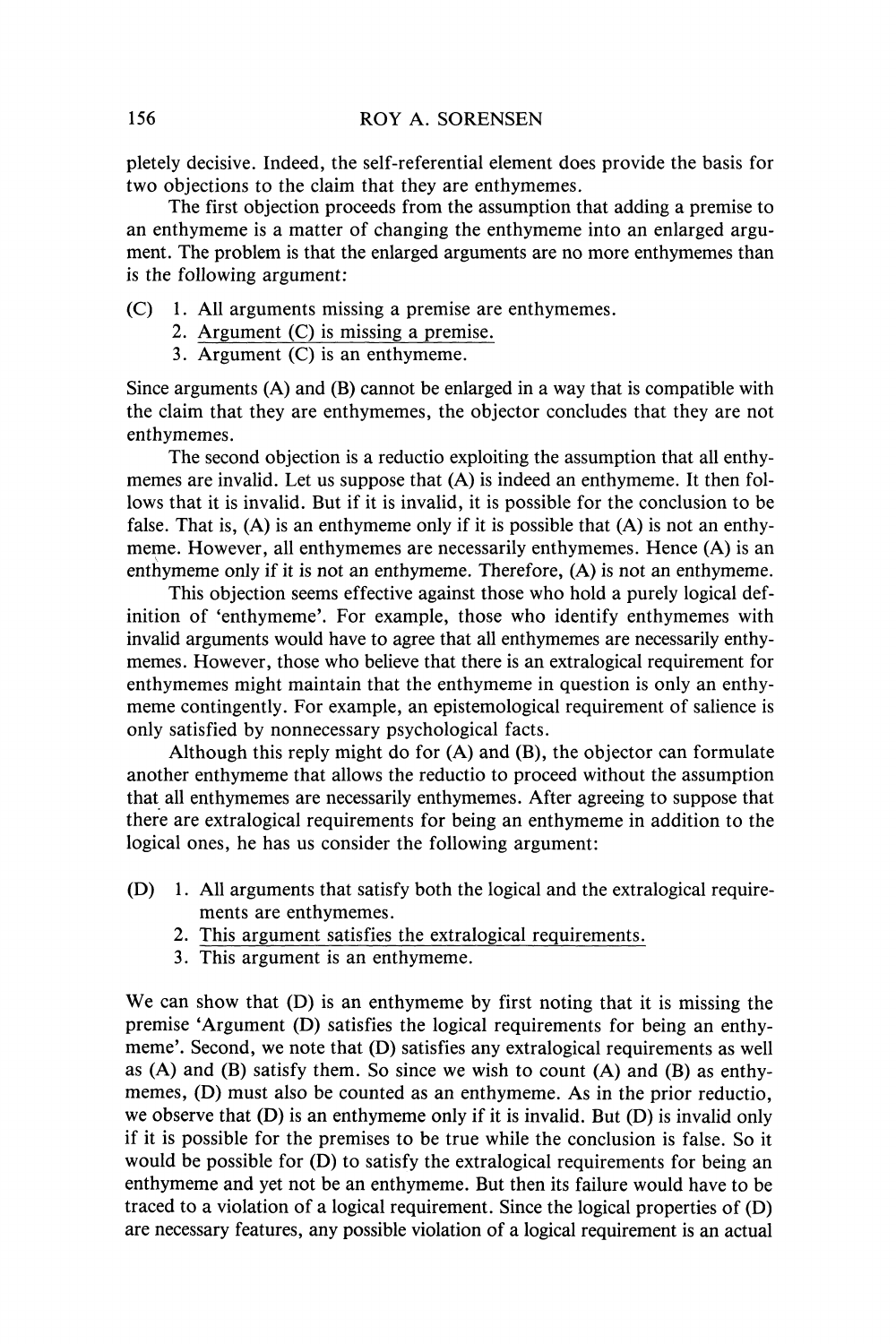one. Thus (D) can only be an enthymeme if it is not actually an enthymeme. Therefore, (D) is not an enthymeme.

The problems discussed above arise from a confusion between signs and their referents. Rather than being arguments, enthymemes are expressions of arguments. Since they are not arguments, enthymemes are neither valid nor invalid, just as doors are neither valid nor invalid. Of course, this is not to deny that enthymemes *signify* valid or invalid arguments. Nor is this an objection to calling them invalid by extension. Such talk should be tolerated in the same way as talk of true sentences.

Since expressions of propositions can be ambiguous, it is not surprising to find that expressions of arguments can be ambiguous. The ambiguity of a sentence can frequently be eliminated by substituting a longer one that is less dependent on contextual clues. But since efficient communication requires a compromise between clarity and brevity, "incomplete" sentences predominate. The same goes for the expression of arguments. But since arguments are made up of a groups of propositions, a new dimension of abbreviation is opened. For in addition to signifying a particular proposition in an abbreviated fashion, we can entirely omit the expression of a proposition in the expectation that the propositions we do express will combine with contextual clues to lead the audience to the correct argument. Considered individually, the sentences constituting the enthymeme signify individual propositions. Considered collectively, they signify an entire argument. So I define 'enthymeme' as 'an argument expression that is ambiguous because of its failure to express one of the components of the argument it signifies'.

Some may object to my claim that enthymemes are ambiguous expressions on the grounds that the audience can be completely clear as to which argument is being signified. The same grounds can be offered for denying that the following are ambiguous sentences:

- (a) The man got down from his duck.
- (b) Mary believed Bill was fine although he had a fork in his ear.
- (c) We had the missionaries for dinner.

Only in extraordinary contexts will there be any doubt as to what these sentences mean. So those who require that an ambiguous sentence be one which is unclear in normal contexts will not wish to call  $(a)$ – $(c)$  ambiguous. However, I shall side with those who claim that this only shows that normal contexts disambiguate antecedently ambiguous sentences. So although I agree that many enthymemes fail to create unclarity as to which argument is signified, I will persist in calling them ambiguous by virtue of their context dependency.

Recall that the first difficulty with enthymemes like (A) is that they cannot be shown to be enthymemes by means of the enlargement process. For given that all enthymemes are invalid arguments, the conclusion of the enlarged argument would be false. My definition releases us from the obligation to view the enlargement as the same argument as the original. For under my definition, neither the original nor the enlargement are arguments. They are distinct expressions of the same argument. The conclusion 'This argument is an enthymeme' does not entail This argument is identical to an enthymeme'. Instead, it means The argument expressed by  $(A)$  is signified by an argument expression that is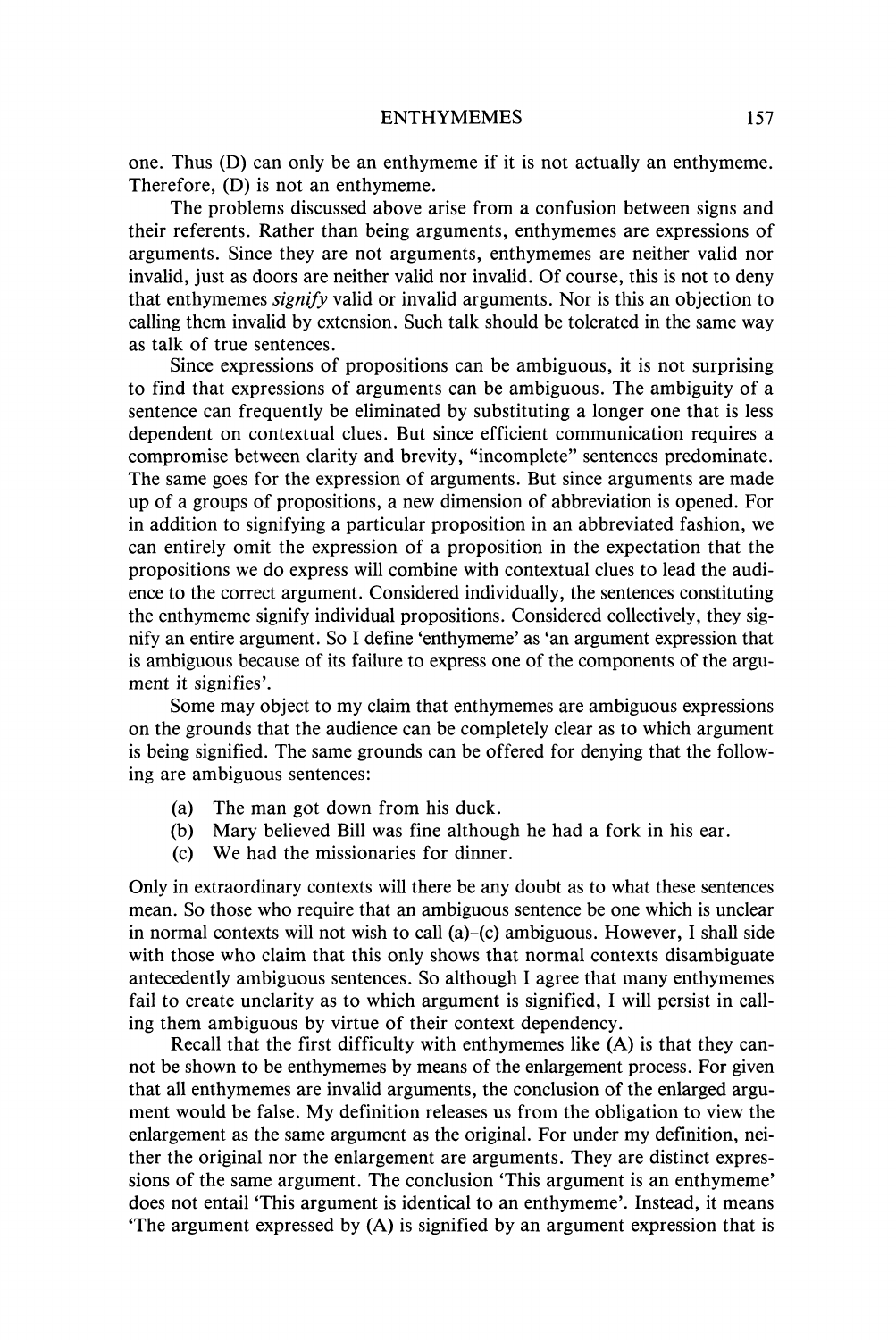ambiguous because it fails to express one of the argument's components'. Since (A) does ambiguously signify the argument, the conclusion is true. The point of enlarging (A) to include a sentence expressing the missing premise is to disambiguate. The enlargement is just another argument expression signifying the same argument as (A); it is not the argument so it is not the thing signified by (A). The enlargement stands to (A) as 'If Hitler had not existed, then atomic weapons would not exist' stands to 'No Hitler, no A-bomb'. The fact that an argument can be co-signified by an enthymeme and a nonenthymeme reveals an ambiguity in the claim This argument is an enthymeme'. For it does not specify whether the argument is expressed *solely* by enthymemes. If the conclusion of  $(A)$  is read as 'The argument expressed by  $(A)$  is (at all times) expressed only by enthymemes', it is falsified by the enlargement. But since the more charitable reading is the weaker claim that argument (A) is expressed by an enthymeme (or only by enthymemes at a certain time and place), we regard the conclusion as true.

The second difficulty emanates from the assumption that all enthymemes are invalid arguments. Denying that enthymemes are arguments requires the rejection of this assumption. For only arguments are valid or invalid. So the reductio rests on the false conditional 'If (A) is an enthymeme, then it is an invalid argument'.

Those satisfied with this treatment of the puzzles may be tempted to search for a grain of truth in the claim that all enthymemes are invalid arguments. For example, some might be inclined to say that enthymemes ambiguously signify an invalid argument and a valid argument. However, there is no guarantee that the intended argument is valid or that the inintended argument is invalid. Recall the slogan advanced by supporters of Abraham Beame's candidacy for mayor of New York City in 1974: "If you don't know the buck, you don't know the job —and Abe knows the buck". Once we add the missing conclusion 'Abe knows the job', we have an explicit example of the fallacy of denying the antecedent. Next suppose that someone with a fondness for statistical trivia argues as follows:

- (E) 1. Catholic brothers have a slight tendency to be born on the same day of the week.
	- 2. There are eight Sullivan brothers.
	- 3. At least two of the Sullivan brothers were born on the same day of the week.

Even without the missing premise The Sullivan brothers are Catholic', the argument is valid. The most plausible interpretation is that the arguer overlooked the fact that the pigeon-hole principle guarantees that if there are more people than days of the week, two people must share a day. Postulating this error provides the best explanation of why the arguer bothered to assert the first premise. Thus a premise can be "missing" for reasons irrelevant to the strength of the argument.

Enthymematicity is a pragmatic affair. The judgment that a group of statements is an enthymeme is part of an attempt to explain the speaker's behavior. The close association between enthymematicity and invalidity arises from the fact that good explanations maximize the rationality of agents. All other things equal,